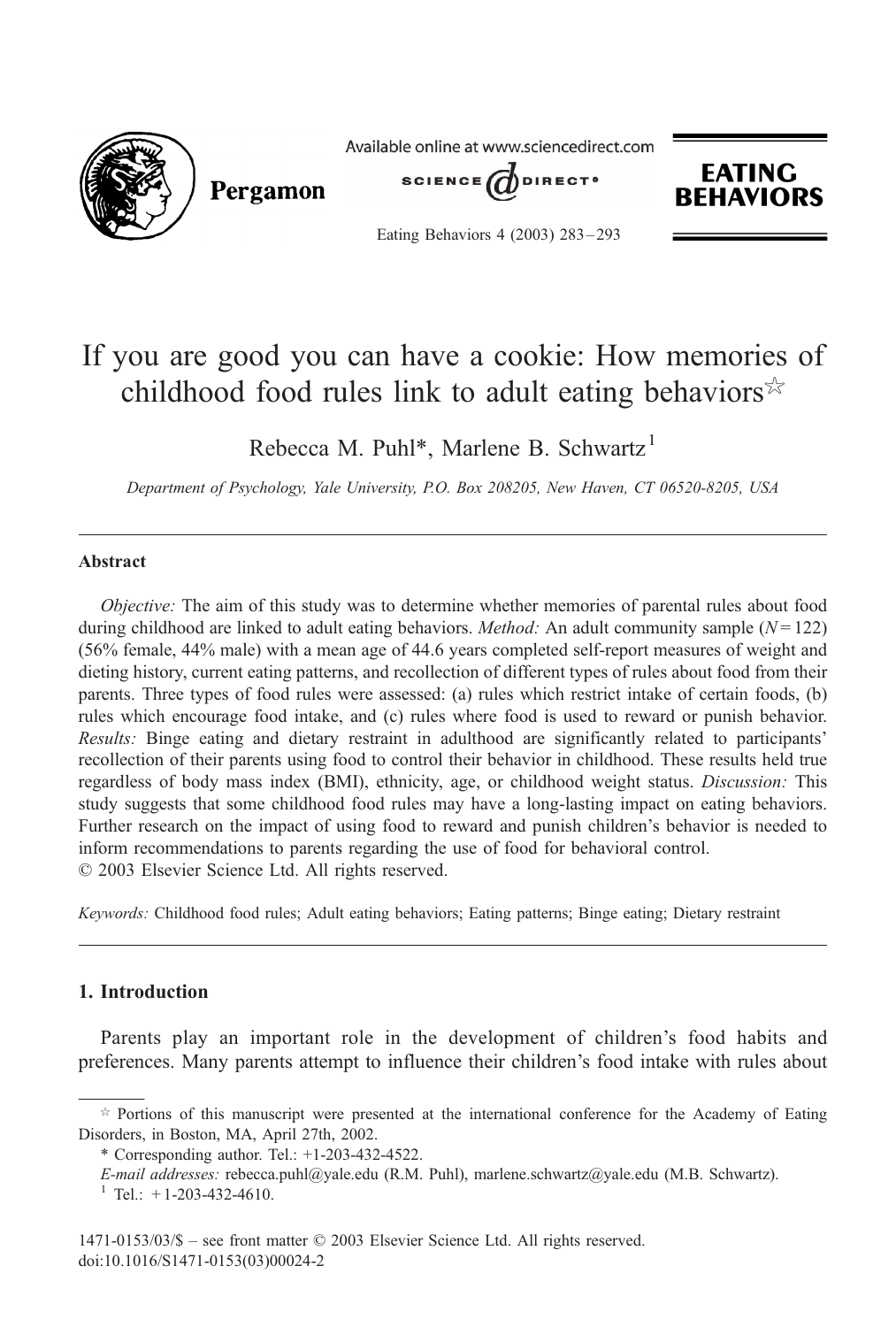which foods may be eaten and at what times. Some rules may restrict access to foods (e.g., You are not allowed to eat junk food), while others encourage eating (e.g., You must eat everything on your plate), or are designed to elicit desired behavior (e.g., You will get an ice cream if you finish your homework early). The impact of these rules on future eating behavior has important implications for parents who are striving to help their children develop healthy eating behaviors.

Only two studies have begun to address the impact of parental food rules. Most recently, MacBrayer, Smith, McCarthy, Demos, and Simmons (2001) tested the relationship between eating disorder symptoms and a range of family food-related experiences among adolescents. Their family food experiences measure included several items that specifically addressed family rules about eating. A positive relationship was found between reported bulimic symptoms and having family food rules where food is used to reward success and good behavior. This suggests a link between growing up with food used as a reward for good behavior and a later preoccupation with food and increased risk of binge eating.

Another study examined childhood memories about food and whether certain childhood eating behaviors were related to dieting status among obese and average weight adults (Brink, Ferguson, & Sharma, 1999). Participants in this study were asked about their weight history, family experiences with food, and childhood memories about food. Food rules were not directly assessed, but participants' recall of food rules was noted and included in content analyses. Obese individuals provided substantially more comments about food rules than any other weight group, and the most commonly cited food rule was to ''clean your plate at each meal.'' Women recalled more food rules than men, and unsuccessful dieters remembered more rules than successful dieters (Brink et al., 1999). These data suggest that childhood food rules to eat beyond the point of fullness may influence the likelihood of overeating as an adult.

There are also a number of laboratory studies by Birch and Fisher (2000) and Fisher and Birch (1999a) that assess the impact of parental attempts to control children's eating behavior. Specifically, these researchers have found that children whose parents try most to restrict their access to unhealthy snack foods are subsequently more likely to eat those foods when they are available (Birch & Fisher, 2000; Fisher & Birch, 1999a). Similarly, they have found that restricting children's access to palatable foods in a laboratory setting increased children's desire and intake of those foods (Fisher & Birch, 1999b). The authors interpret these findings as support for the hypothesis that parents who attempt to restrict unhealthy foods may paradoxically be increasing the desirability and later selection of these foods by their children. In other words, children who are restricted from eating certain desirable foods (like sweets or high-fat snacks) may ''rebound'' by eating too much of these foods when they have a chance to do so outside of their parent's awareness.

While these studies provide preliminary evidence of the influence of parental food rules in general, none of them distinguish among different types of rules, or specific relationships between types of rules and specific eating problems. The purpose of the present study is to retrospectively measure ''food rules'' that adults recall from their childhood and to examine the relationship between different types of food rules and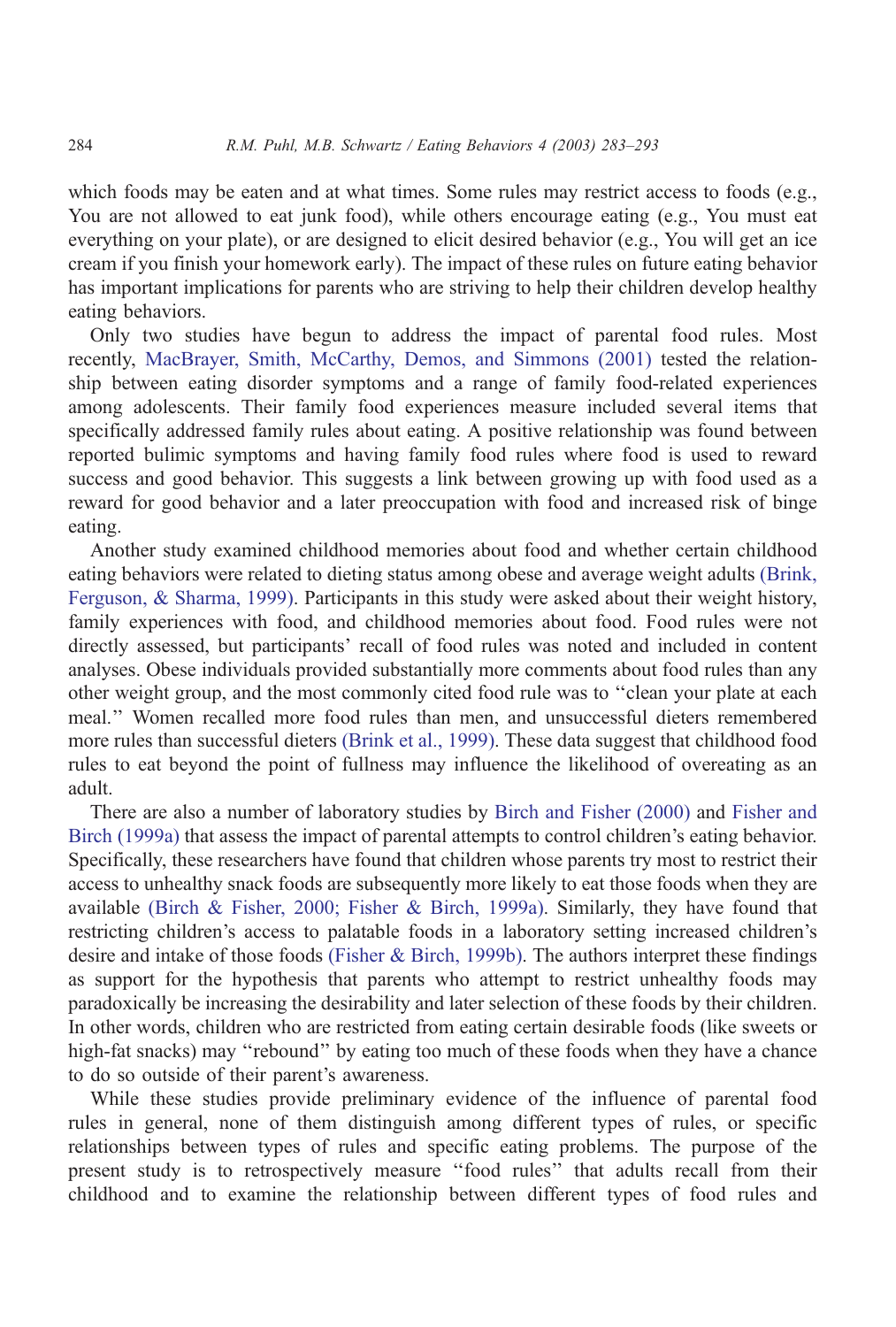current eating behaviors. Three types of food rules are assessed: (a) rules that *restrict* the intake of certain foods (e.g., you are not allowed to eat junk food); (b) rules that encourage the intake of certain foods (e.g., clean your plate at each meal); and (c) rules that use food to control behavior (e.g., your favorite foods were withheld from you as punishment for bad behavior). The current eating behaviors assessed were dietary restraint and binge eating. We hypothesized that participants who grew up with more food rules in general would be more likely to engage in maladaptive eating behaviors as adults.

# 2. Method

## 2.1. Participants

Participants were 122 adults (56% female, 44% male) aged 19–85 years, with a mean age of 46.06 years. The sample was 93% Caucasian (with 2.4% Hispanic, 1.6% Asian, 1.6% participants of other ethnicity).

### 2.2. Measures

#### 2.2.1. Demographic questions

This measure assessed age, gender, ethnicity, height, and weight. Height and weight measurements were collected to calculate each participant's BMI.

#### 2.2.2. Food rules

Participants used a Likert scale, ranging from 1 (never) to 5 (always), to indicate how often they heard particular food rules at home when they were children. There were 21 different items in this measure to provide participants with a range of possible food rules that they may have recalled. Food rule items fell into one of three categories: (a) restriction rules, (b) encouraging rules, and (c) control rules. Restriction rules included 8 rule items related to the restriction of certain foods, such as ''you are not allowed to eat junk food.'' The alpha reliability for this subscale of items was .75. Encouraging rules included 9 rules that parents use to promote or encourage the intake of foods, such as ''if you put it on your plate, you have to eat it.'' The alpha reliability for these items was .85. Control rules included 4 items where parents used food to reward or punish behavior, such as ''you were rewarded for good behavior or accomplishments with sweets or favorite foods.'' The alpha reliability for these items was .69.

## 2.2.3. Restraint scale (Herman & Polivy, 1980)

The restraint scale is a 10-item self-report measure which identifies individuals with excessive concerns about their weight and who try to control weight with dieting. This measure also assesses weight fluctuations, chronic dieting, and related attitudes toward eating. The alpha reliability for this scale in the present sample was .77.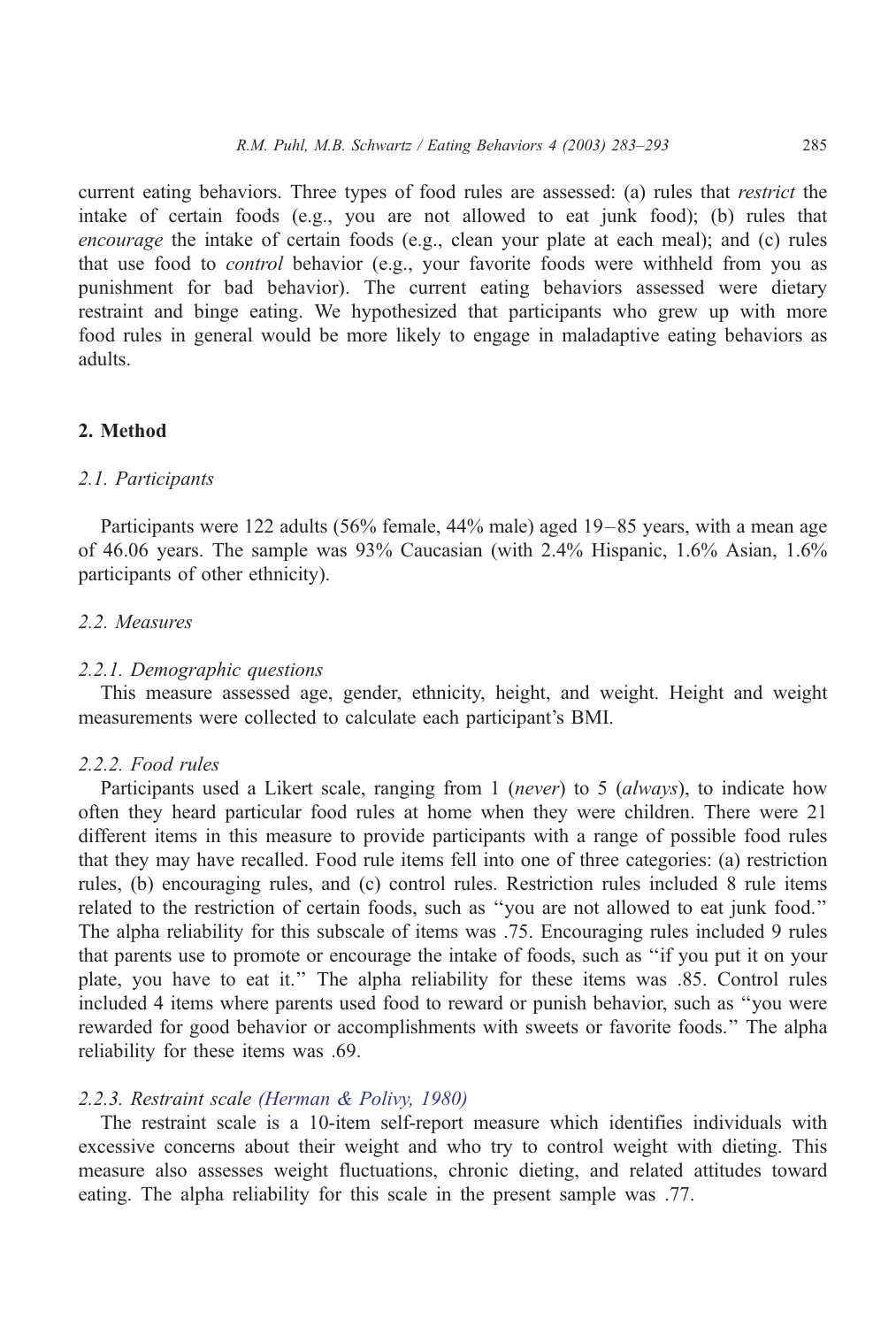## 2.2.4. Binge eating behaviors

Seven items were included to assess symptoms of binge eating disorder according to the criteria in the Diagnostic and Statistical Manual of Mental Disorders (DSM-IV). This was not a diagnostic measure, but items assessed symptomatic behaviors common to Binge Eating Disorder, such as engaging in binge eating, eating in secret, eating large amounts of food when not hungry and until uncomfortably full, and feeling out of control while eating. These items were included to assess if certain food rule experiences were related to binge-eating behaviors and dietary restraint. The alpha reliability for these items was .89.

#### 2.2.5. Weight history

Fourteen items were included in the survey to assess participants' past weight history, parental concern with their weight as a child, participants' present satisfaction with their weight and body shape, and parental dieting and weight history. Items were presented in forced-choice format where 4 items required yes/no responses regarding parental concern about weight and parents' dieting status, and 10 items required participants to indicate their own weight and parental weight history using ''underweight,'' ''average,'' or ''overweight'' response choices. The final 2 items which assessed present satisfaction with body weight and shape used a Likert scale ranging from 1 (very satisfied) to 4 (very dissatisfied).

## 2.3. Procedure

Surveys were administered at two public venues during the month of July 2001. Participants were approached at community-wide public events in a central Connecticut city, and were invited to voluntarily complete a four-page survey about eating habits. Participants were assured that their responses would remain anonymous, and that they could take as much time as needed to answer the questions. Completion of surveys took approximately 10–15 minutes. After surveys were returned to the experimenters, participants were debriefed and were given a small reward to thank them for their participation. Approximately 15% of individuals approached refused to participate. Four of the 126 surveys were excluded from analysis due missing data.

## 3. Results

The average BMI of the total sample was  $24.88$  (S.D.  $= 4.01$ ), and ranged from 17.5 to 37.9. The average BMI for females was  $23.48$  (S.D. = 3.54) and for males was 26.57 (S.D. = 3.89). To examine potential gender differences with respect to BMI, age, the primary variables of dietary restraint, binge eating, and each of the food rule subscales, ANOVAs were computed. No significant gender differences emerged on any of the variables, except for BMI,  $F(1,113) = 19.65$ ,  $P < .001$ ) which was higher for males than females. It should be noted that mean restraint scores found for females  $(M=12.85,$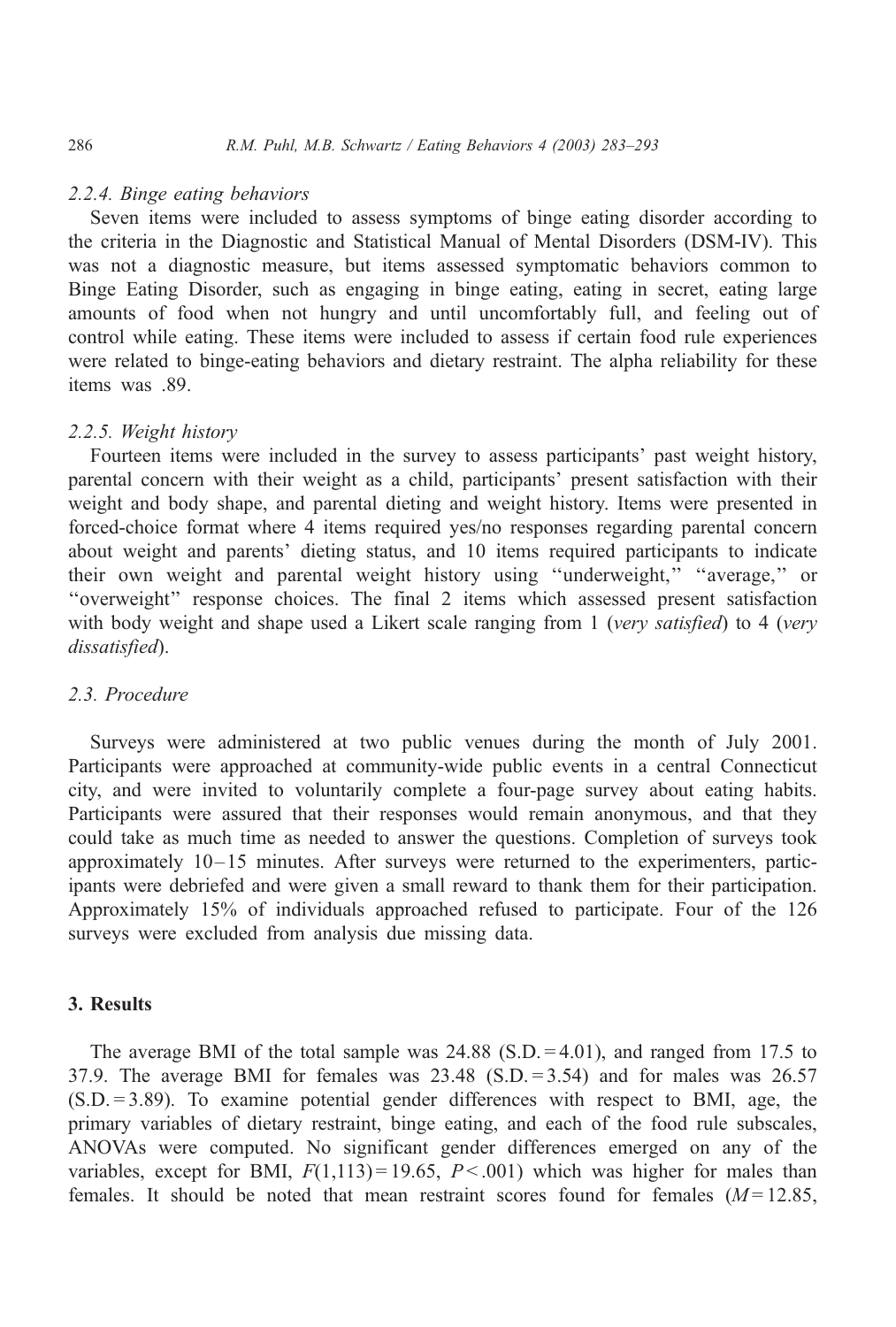S.D. = 5.54) and males ( $M = 12.25$ , S.D. = 5.70) are similar to those reported elsewhere (Klem, Klesges, Bene, & Mellon, 1990), although the mean for females may be slightly lower compared to previous research conducted in college populations (Allison, Kalinsky, & Gorman, 1992).

Descriptive analyses showed that 31% of women and 22% of men were currently dieting. Seventy-eight percent of women and 57% of men reported having dieted in the past, and 22% of women and 43% of men had never dieted. With respect to childhood weight of participants, only 16% of women and 24% of men reported being overweight as a child. Sixty-two percent of females and 53% of males reported having an average childhood weight, and 21% of females and 23% of males indicated being underweight as a child. With respect to body satisfaction, 49% of females and 39% of males were somewhat or very dissatisfied with their weight, and 48% of females and 45% of males were somewhat or very dissatisfied with their body shape.

## 3.1. Preliminary food rule analyses

Analyses of food rule items showed no gender differences with respect to which food rules were recalled or who most commonly endorsed food rules. The five most frequent food rules recalled included ''clean your plate at each meal,'' ''you must eat your vegetables at dinner,'' ''you cannot have dessert until you finish your meal,'' ''you have to at least try or taste new foods,'' and ''don't take more than you can eat.'' The most frequently recalled person to endorse food rules was the mother  $(75%)$ , followed by the father  $(20%)$ , grandmother  $(2%)$ , and other (3%). Table 1 provides means for food rule items and the percentage of participants who recalled each item sometimes, often, or always.

## 3.2. How childhood food rules relate to current eating behaviors

The relationship between endorsement of food rules and current eating behaviors was assessed using Pearson bivariate correlation coefficients. As might be expected, dietary restraint, binge eating, and the three food rule categories were significantly intercorrelated, with r values (two-tailed,  $P < 01$ ) ranging from .25 to .67. Fisher's r to z transformations were used to test for gender effects and found that there were no gender differences on any of the correlations on the primary variables, except between restriction food rules and control food rules, which were more highly correlated for males  $(z = -2.65, P < .01)$  than for females.

As we were primarily interested in examining the association between food rules and specific eating behaviors, separate forward regression analyses were performed using three different outcome variables: participants' total scores on the binge scale (binge eating), total scores on the restraint scale (dietary restraint), and BMI. We tested for the predictive value of: gender, age, ethnicity, childhood weight status, control food rules, restriction food rules, and encouraging food rules on these outcome variables. The first regression model for the total sample with binge eating as a dependant variable was significant, adjusted  $R^2 = .27$ ,  $F(1,104) = 39.23$ ,  $P \le 0.0001$ , where individuals who recalled more frequent control food rules were more likely to engage in binge eating during adulthood  $(\beta = .52)$ . The overall regression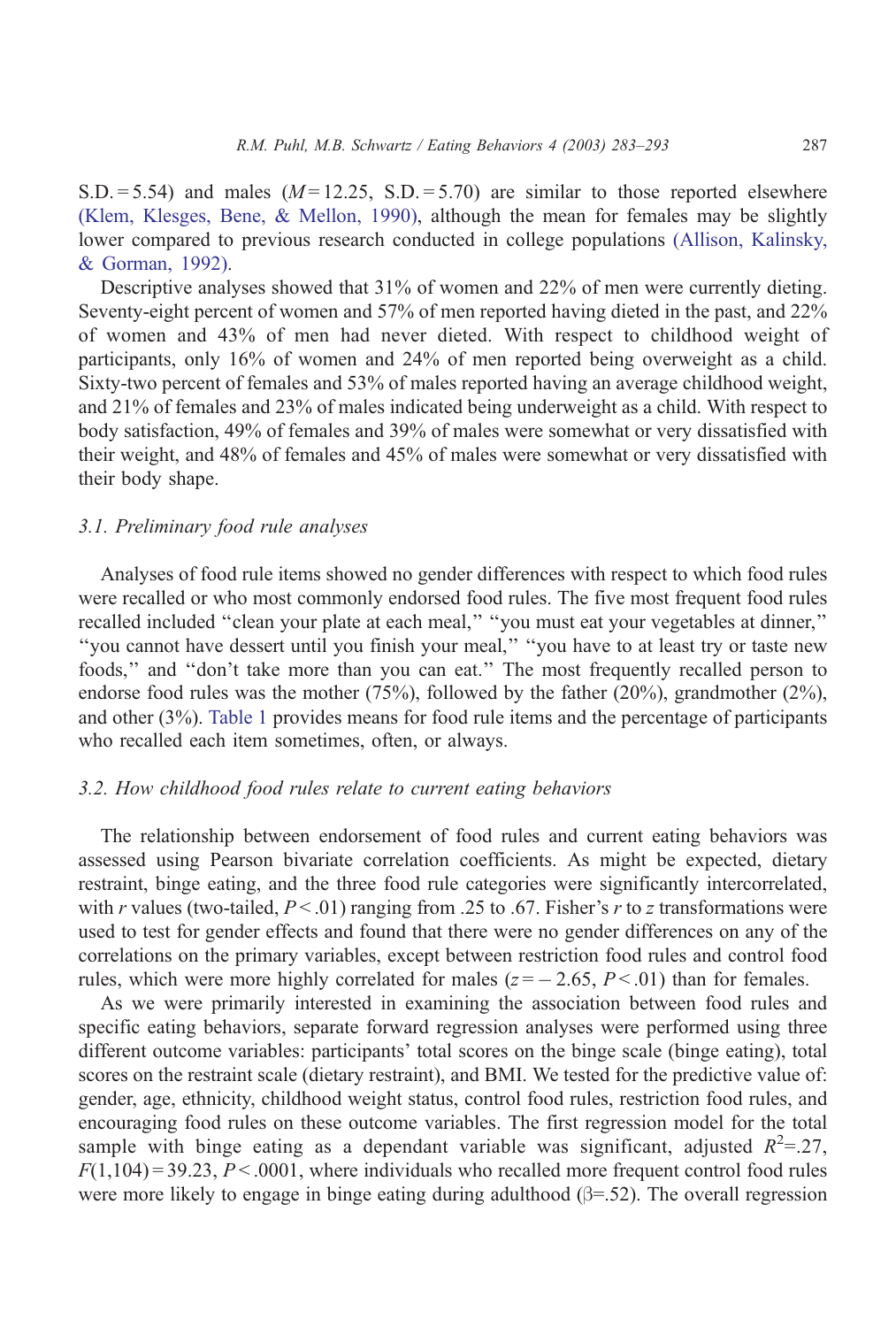Table 1

| Food rule items presented in descending order of mean scores and with percentage of participants who recalled |  |  |  |  |  |  |
|---------------------------------------------------------------------------------------------------------------|--|--|--|--|--|--|
| each rule sometimes, often, or always                                                                         |  |  |  |  |  |  |

| Food rule                                                  | Mean | S.D. | $\%$ |
|------------------------------------------------------------|------|------|------|
| Clean your plate at each meal                              | 3.76 | 1.25 | 82   |
| You must eat your vegetables at dinner                     | 3.71 | 1.45 | 84   |
| You have to at least try or taste new foods                | 3.69 | 1.21 | 73   |
| You cannot have dessert until you finish your dinner       | 3.57 | 1.37 | 75   |
| Don't take more than you can eat                           | 3.36 | 1.26 | 73   |
| If you put it on your plate, you have to eat it            | 3.31 | 1.36 | 72   |
| You must sit at the table until you are finished your meal | 3.28 | 1.43 | 70   |
| Do not eat or snack between meals                          | 2.85 | 1.13 | 59   |
| If you pay for it, you have to eat it                      | 2.71 | 1.32 | 54   |
| Sweets are bad for you                                     | 2.40 | 1.15 | 45   |
| Eating sweets will make you fat                            | 2.39 | 1.33 | 44   |
| You cannot eat sweets                                      | 2.19 | 1.05 | 38   |
| You were given your favorite foods to make you             | 2.10 | 1.21 | 32   |
| feel better when you were upset                            |      |      |      |
| You are not allowed to eat junkfood                        | 2.03 | 1.05 | 31   |
| You must eat (a certain food) at least once a week         | 2.03 | 1.42 | 19   |
| You were rewarded for good behavior or                     | 2.01 | 1.12 | 33   |
| accomplishments with sweets or favorite foods              |      |      |      |
| You can only have sweets on special occasions              | 1.93 | 1.22 | 25   |
| You must limit your intake of high-fat foods               | 1.85 | 1.11 | 26   |
| You cannot eat after a certain hour of the day             | 1.78 | 1.09 | 19   |
| If you misbehaved, one punishment was not getting          | 1.63 | 1.01 | 21   |
| dessert or going to bed without supper                     |      |      |      |
| Your favorite foods were withheld from you as              | 1.51 | 0.83 | 12   |
| punishment for bad behavior                                |      |      |      |

Food rule items were rated by participants from 1 (never) to 5 (always).

model using restraint as a dependant variable was also significant, adjusted  $R^2 = 30$ ,  $F(4,95) = 11.79$ ,  $P < .0001$ . Variables that were significantly associated to dietary restraint included childhood weight status ( $\beta$ =.28, P < .0001), control food rules ( $\beta$ =.27, P < .0001), BMI ( $\beta$ =.28, P < .0001), and gender ( $\beta$ =.19, P < .0001). Here, individuals who recalled more frequent control rules, who had a higher BMI, and who were female were more likely to be engaging in dietary restraint in adulthood. Finally, the regression model with BMI as a dependant variable was significant, adjusted  $R^2 = .28$ ,  $F(3,95) = 13.71$ ,  $P < .0001$ . However, BMI in adulthood was not significantly related to any food rules, and was instead associated with gender ( $\beta$ =.40, P < .0001), restraint ( $\beta$ =.33, P < .0001), and age ( $\beta$ =.19, P < .0001). Specifically, individuals were more likely to have a higher BMI if they were older, female, and engaged in more dietary restraint.

Following the regression analyses for the total sample, the relationship between dieting status of participants and the primary variables was examined, which was conducted by splitting the sample into current and noncurrent dieters. There were 33 current dieters in the sample who were compared to noncurrent dieters  $(n = 88)$  using regression analyses. Table 2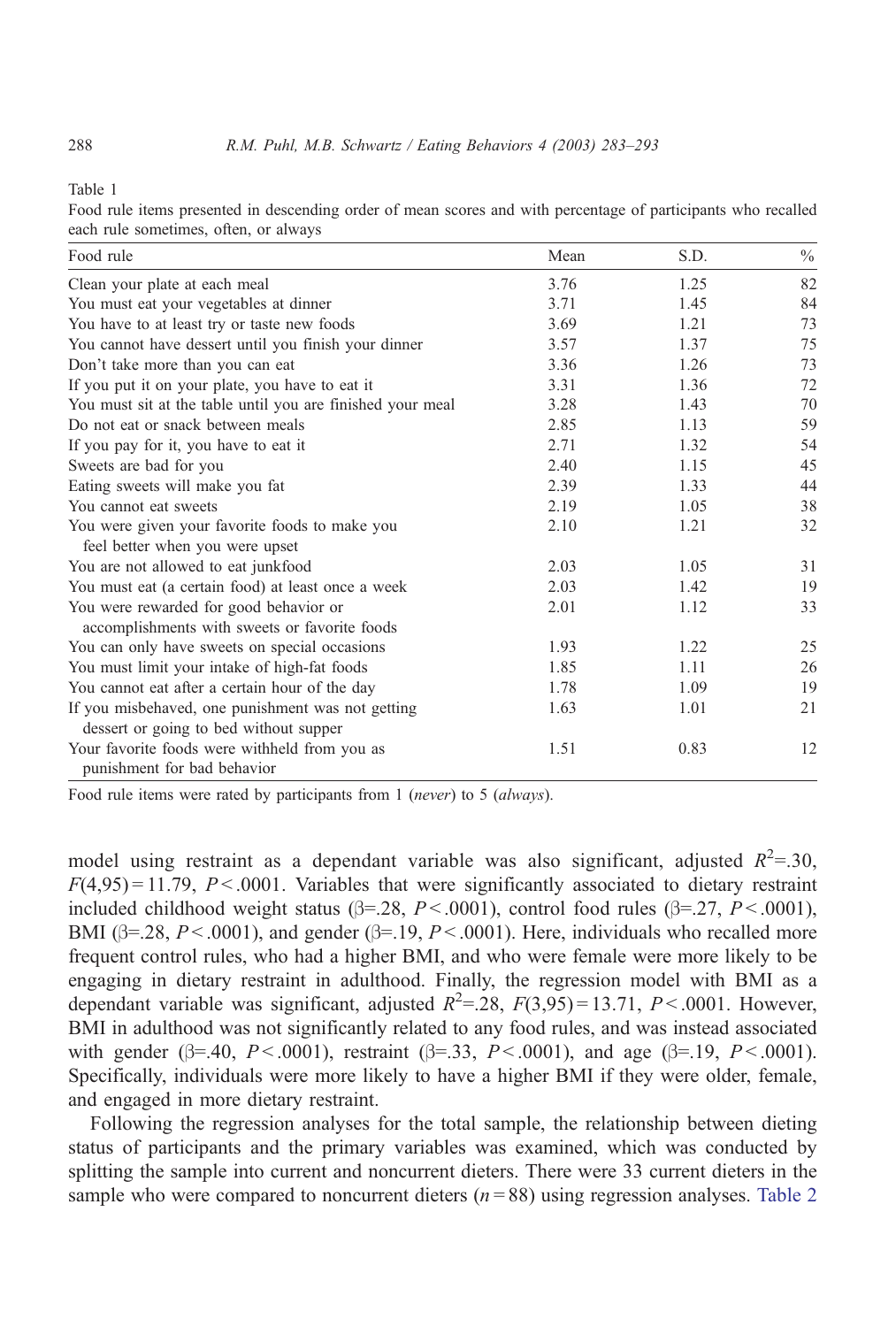Table 2

Regression analyses of predictors for restraint, binge eating, and BMI in current and noncurrent dieters

| Sample                      | Predictor variable | $\beta$          | Adj. $R^2$ | $\Delta R^2$ | $\Delta F$ |
|-----------------------------|--------------------|------------------|------------|--------------|------------|
| Restraint                   |                    |                  |            |              |            |
| Current dieters $(n=33)$    | Control rules      | .29 <sup>a</sup> | .07        |              | $4.11*$    |
| Noncurrent dieters $(n=88)$ | BMI                | .39              | .16        |              | $14.77***$ |
|                             | Control rules      | .30              | .26        | .10          | 13.38***   |
|                             | Child weight       | .28              | .31        | .05          | $11.67***$ |
|                             | Gender             | .28              | .37        | .06          | $11.53***$ |
| Binge eating                |                    |                  |            |              |            |
| Current dieters $(n=33)$    | Control rules      | .45              | .17        |              | $6.57**$   |
| Noncurrent dieters $(n=88)$ | Control rules      | .41              | .27        |              | 29.85***   |
|                             | Restrict rules     | .24              | .31        | .04          | 18.96***   |
| BMI                         |                    |                  |            |              |            |
| Current dieters $(n=33)$    | Gender             | $-.41$           | .14        |              | $5.21*$    |
| Noncurrent dieters $(n=88)$ | Gender             | $-.43$           | .14        |              | 13.94**    |
|                             | Age                | .28              | .21        | .07          | $11.23**$  |

<sup>a</sup> All reported variables had t values significant at  $P < .05$  or better unless otherwise noted.

 $*$   $P < .05$ .

\*\*  $P < 01$ .

\*\*\*  $P < 0.001$ .

presents the regression analysis for current versus noncurrent dieters. After controlling for the predictor variables, control food rules was the only variable that significantly predicted binge eating and restraint outcome variables among current dieters. For noncurrent dieters, binge eating was predicted by both control and restriction food rules. Dietary restraint in this subsample was predicted by BMI, control rules, childhood weight status, and gender, mirroring the same regression results for this dependant variable as in the total sample. As in the previous regression analysis, BMI was significantly related to gender among both current and noncurrent dieters, as well as age among noncurrent dieters.

In a third regression analysis, the sample of noncurrent dieters  $(n = 88)$  was further divided into participants who were not currently dieting but who had dieted in the past; ''ever'' dieted  $(n=50)$ , and individuals who had never dieted  $(n=38)$ . These groups were compared to determine whether differences might exist on outcome variables using a sample of nondieters. Regression results are summarized in Table 3. For both samples of participants who had ever and never dieted, control rules was significantly related to binge eating, and restriction rules were related to binge eating among ''ever'' dieters. For the ''ever-dieted'' sample, control rules also predicted dietary restraint, and for ''never dieters,'' restriction rules alone predicted dietary restraint. Among both of these subsamples, gender was again significantly related to BMI. Age was additionally related to BMI among those who had ever dieted, whereas restraint was significantly related to BMI among never dieters.

Because the regression analyses showed a significant relationship among control rules, binge eating, and dietary restraint, but not between control food rules and BMI, a median split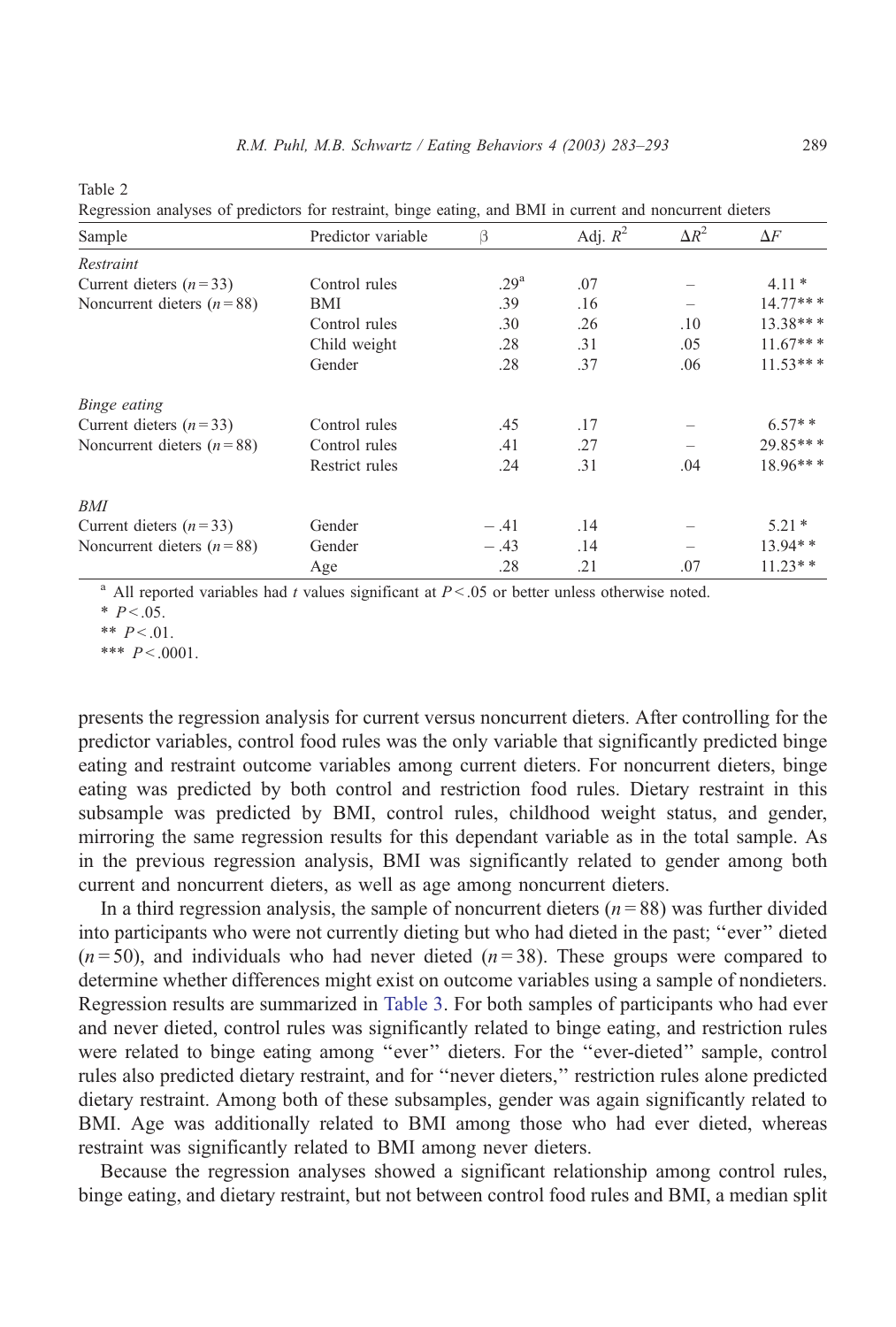| Regression analyses of predictors for restraint, binge eating, and BMI in "never" vs. "ever" dieters |                    |                  |            |              |            |  |  |  |
|------------------------------------------------------------------------------------------------------|--------------------|------------------|------------|--------------|------------|--|--|--|
| Sample                                                                                               | Predictor variable | ß                | Adj. $R^2$ | $\Delta R^2$ | $\Delta F$ |  |  |  |
| Restraint                                                                                            |                    |                  |            |              |            |  |  |  |
| Ever dieted $(n=50)$                                                                                 | Control rules      | .43 <sup>a</sup> | .16        |              | $8.63*$    |  |  |  |
| Never dieted $(n=38)$                                                                                | Restrict rules     | .47              | .19        |              | $8.67*$    |  |  |  |
| Binge eating                                                                                         |                    |                  |            |              |            |  |  |  |
| Ever dieted $(n=50)$                                                                                 | Control rules      | .36              | .24        |              | $14.12**$  |  |  |  |
|                                                                                                      | Restrict rules     | .32              | .30        | .06          | $9.97***$  |  |  |  |
| Never dieted $(n=38)$                                                                                | Control rules      | .57              | .30        |              | $15.60***$ |  |  |  |
| BMI                                                                                                  |                    |                  |            |              |            |  |  |  |
| Ever dieted $(n=50)$                                                                                 | Gender             | $-.55$           | .27        |              | $14.70**$  |  |  |  |
|                                                                                                      | Age                | .28              | .33        | .06          | $10.24**$  |  |  |  |
| Never dieted $(n=38)$                                                                                | Gender             | $-.54$           | .27        |              | $12.76*$   |  |  |  |

Table 3

Regression analyses of predictors for restraint, binge eating, and BMI in ''never'' vs. ''ever'' dieters

<sup>a</sup> All reported variables had t values significant at  $P < .05$  or better unless otherwise noted.

\*\*\*  $P < 0.001$ .

was performed on the control rules variable which divided the sample into participants who scored high (those who had more frequent endorsement of control rules) and those who scored low (less frequent endorsement of control rules). Fifty-three percent of the sample scored low on control rules, and 47% were high scorers. A one-way ANOVA was then computed to test the impact of this variable on BMI. This yielded a significant effect  $F(1)$ ,  $112$ ) = 4.32, P < .05, indicating that individuals who scored high on control rules had a higher BMI than those who scored low on control rules.

Restraint .42 .43 .16 13.21\*\*\*

# 4. Discussion

The present findings indicate that adults who remember their parents using food to control their behavior through reward or punishment, have higher rates of binge-eating and dietary restraint. This relationship occurred regardless of dieting status. Interestingly, control rules are recalled less frequently than other food rules, yet they appear to play an important role in problematic eating behaviors. These results are similar to findings by Brink et al. (1999) who reported that dieters recalled food being used as a reward or punishment.

The control rules in this study included two messages. First, food was used as a reward for desired behavior and withheld as a punishment for bad behavior. Second, food was used to make the child feel better when upset. If parents teach children that they can earn dessert by behaving themselves, these children may grow into adults who get home after a challenging day at work where they ''behaved themselves'' and feel like binge eating on sweets. Similarly, if children who fall down and hurt themselves are immediately offered an ice

 $* P < 01.$ 

 $**P < .001$ .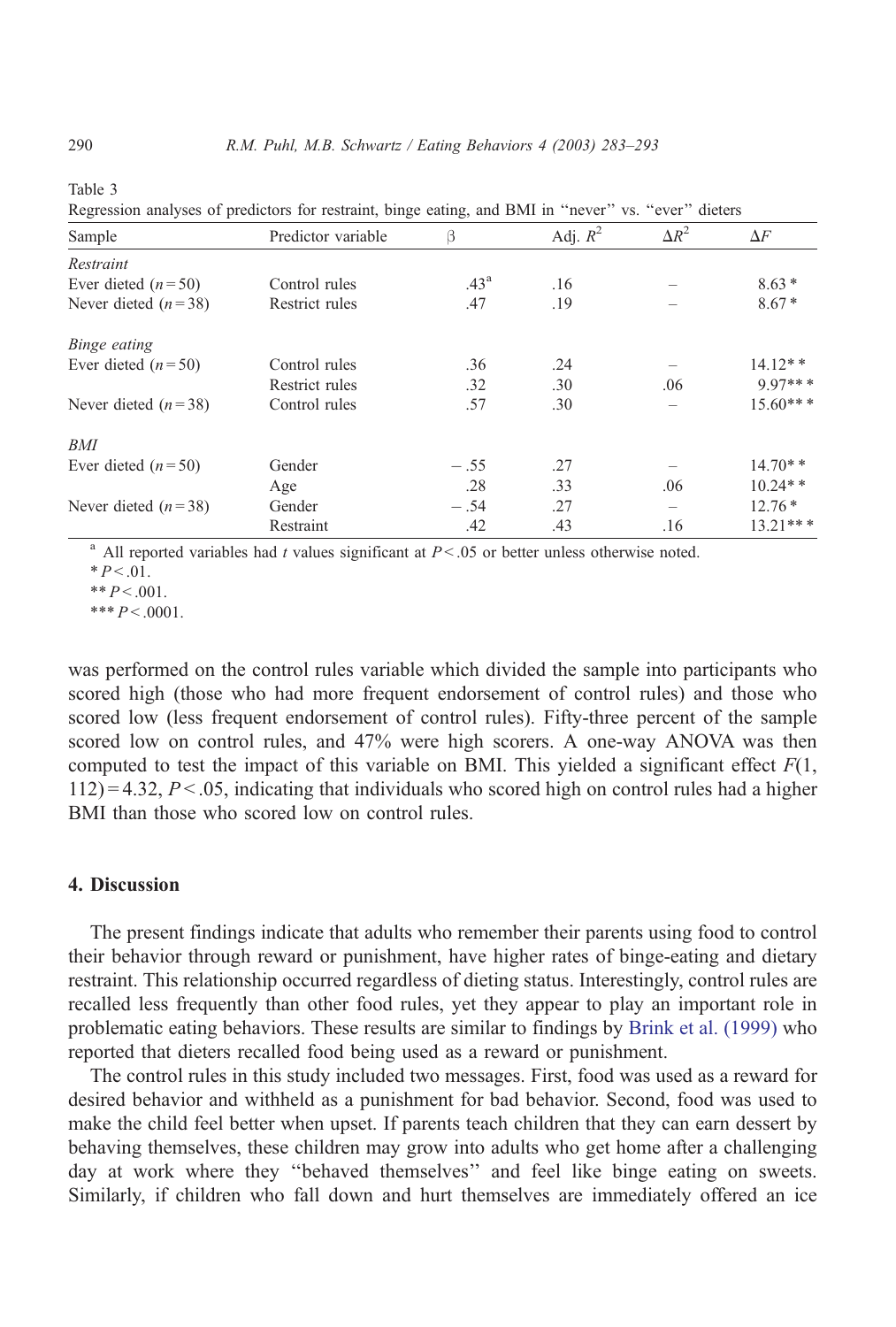cream cone to ''make it feel better,'' they too may grow up to view food as a way to selfsoothe after both physical and emotional injuries.

Endorsement of control rules was also significantly related to dietary restraint in each of the regression analyses. The particular mechanism by which control rules impact dietary restraint is not clear, but one possible explanation for its role is within the cognitive– behavioral view of the etiology of eating pathology, which highlights the importance of the diet–binge cycle where excessive dietary restraint is a precursor for binge-eating (Fairburn & Wilson, 1993). According to this perspective, an individual avoids eating certain types of foods in an attempt to alter physical shape or weight. However, when a ''normal'' portion of the same forbidden foods is unavoidably consumed in future situations as a result of deprivation, the individual attributes this event as having ''blown the diet'' and justification for eating more food and/or binge-eating. Following the binge episode, the individual recommits to the diet more stringently to compensate for the diet ''failure,'' in which food becomes withheld as punishment for the ''bad'' binge-eating behavior. The diet–binge cycle becomes perpetuated further with each binge and subsequent attempts at restriction of food. Thus, while the present results of this study show that control rules are most highly related to binge-eating, it is possible that these food rules could contribute to the overall likelihood that an individual will engage in the diet–binge cycle.

It is worthwhile to consider the reasons why control rules are particularly salient in the present findings. Parents may use food rewards or punishments to influence children's behavior because it is effective. Parenting books encourage the use of food to reinforce desired behavior of children, and psychologists recommend giving food to children to create behavioral change during challenging transitions, such as toilet training (Schaefer & DiGeronimo, 1997). Media advertisements frequently promote the use of food to make children feel better and imply that parents can show love to their children by feeding them sweets. Research has demonstrated that offering dessert as a reward is an effective method of encouraging children to eat novel foods (Hendy, 1999), and that children's preferences for certain foods increase when the same foods are used as rewards (Newman & Taylor, 1992).

However, while food may work to reinforce behavior in the short term, it is possible that using food in this manner may play a role in establishing children's preferences for unhealthy foods, and may simultaneously communicate mixed messages to children about the role that food should play in their lives. Parents may encourage their children to eat healthy foods, but at the same time, reward good behavior with unhealthy foods. This teaches children that some foods that are good for you but the foods that are bad for you can be earned by being good. It is easy to see how children could become confused. Clearly, more research is needed to determine whether and how control rules exert effects on eating behaviors.

An unexpected finding in the present study was that control rules did not significantly contribute to the variance of BMI in any of the regression analyses, despite the consistent results that these food rules were related to both binge eating and dietary restraint. We considered the possibility that control rules may be a more meaningful construct as a categorical variable, which could then be used to help determine whether individuals who endorse more frequent control rules are at a potentially higher risk for being overweight than those who report these food rules less frequently. This hypothesis was confirmed once a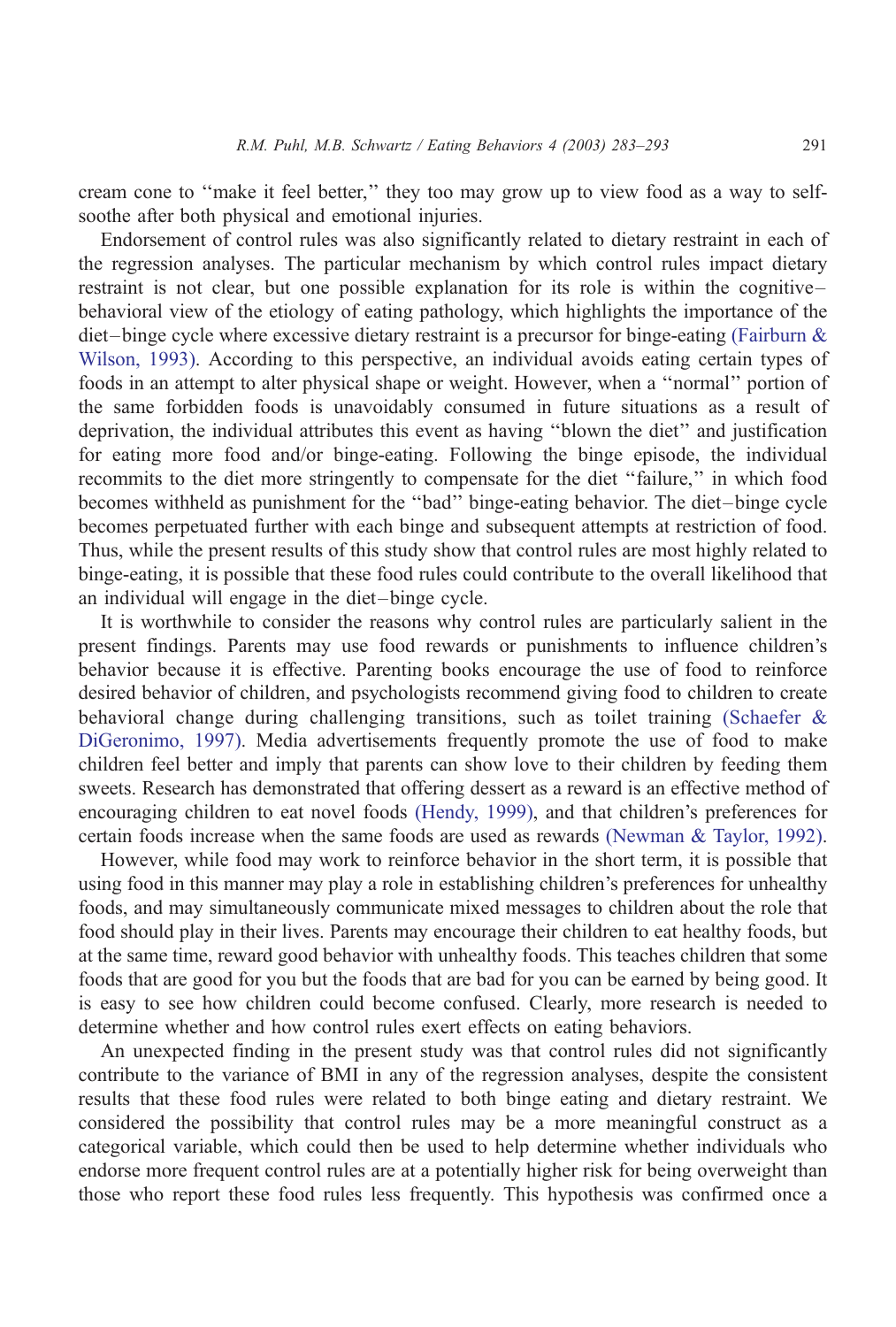median split was preformed on the control rules variable, which showed a significant difference in BMI between individuals who scored high versus low on control rules. This finding suggests that control rules could play a role in contributing to body weight. Future research with larger samples and a wider range of eating pathology is needed to help clarify the existence and strength of this relationship.

There are several limitations to this study. First, the findings of this study are based on retrospective self-report data, and it is not possible to determine how food rules contributed to the development of problematic eating behaviors in adulthood. Studies that examine food rules reported by children and their parents are needed. Second, it is possible that the monomethod nature of the data in this study resulted in shared method variance that could have inflated the obtained correlations. Third, the sample of dieters was primarily female, making it more difficult to compare gender. In addition, the manner in which participants were recruited does not rule out potential sampling bias, as characteristics of these individuals who were present at community-wide events could have influenced the results in unknown ways.

The present study did not examine food rules among eating disordered or clinically obese samples. This is an important next step for future research. The potential differences in food rule experiences among obese people and those with eating disorders could be informative for understanding maladaptive eating behaviors and for prevention by targeting parents of children who already have risks for developing an eating disorder or becoming obese.

With respect to the assessment of food rules, additional research is needed to specifically examine control rules to more clearly determine whether there are different outcomes for eating behaviors if food is used as a reward or punishment for behavior. In the present study, food that was used as a reward for good behavior and as a punishment for undesirable behavior were both related to problematic eating in adulthood. However, the small number of items that were used to assess this and the limited knowledge that is available about how food rules impact behavior necessitate more work in this area. It may be useful to separate rewarding versus punishing aspects of food rules in future assessment for these purposes.

We do not know the long-term impact of food rules on eating habits, and many questions remain. A primary hypothesis generated from the present study is that using food to control behavior, either as a reward or punishment, may have an impact on maladaptive eating behaviors in adulthood. Other empirical questions also need to be addressed. Are children who eat only healthy foods at home more likely to continue to eat healthily when they become adults or instead seek unhealthy foods that were deprived at home? Do reward and punishment food rules differentially affect the likelihood of binge-eating and dietary restraint? Do food rules impact eating behaviors differently in childhood than adulthood? There is a need to test whether control rules are primarily linked with unhealthy eating during childhood, if restrictive rules increase restraint of unhealthy foods and promote healthier eating in adulthood, and if adults who recall certain food rules from childhood endorse similar or different rules with their own children.

It is likely that most parents want to encourage healthy eating habits for their children. While parents are responsible for their child's eating patterns, the rising rates of obesity and the existence of eating disorders can create confusion as to what are the appropriate actions